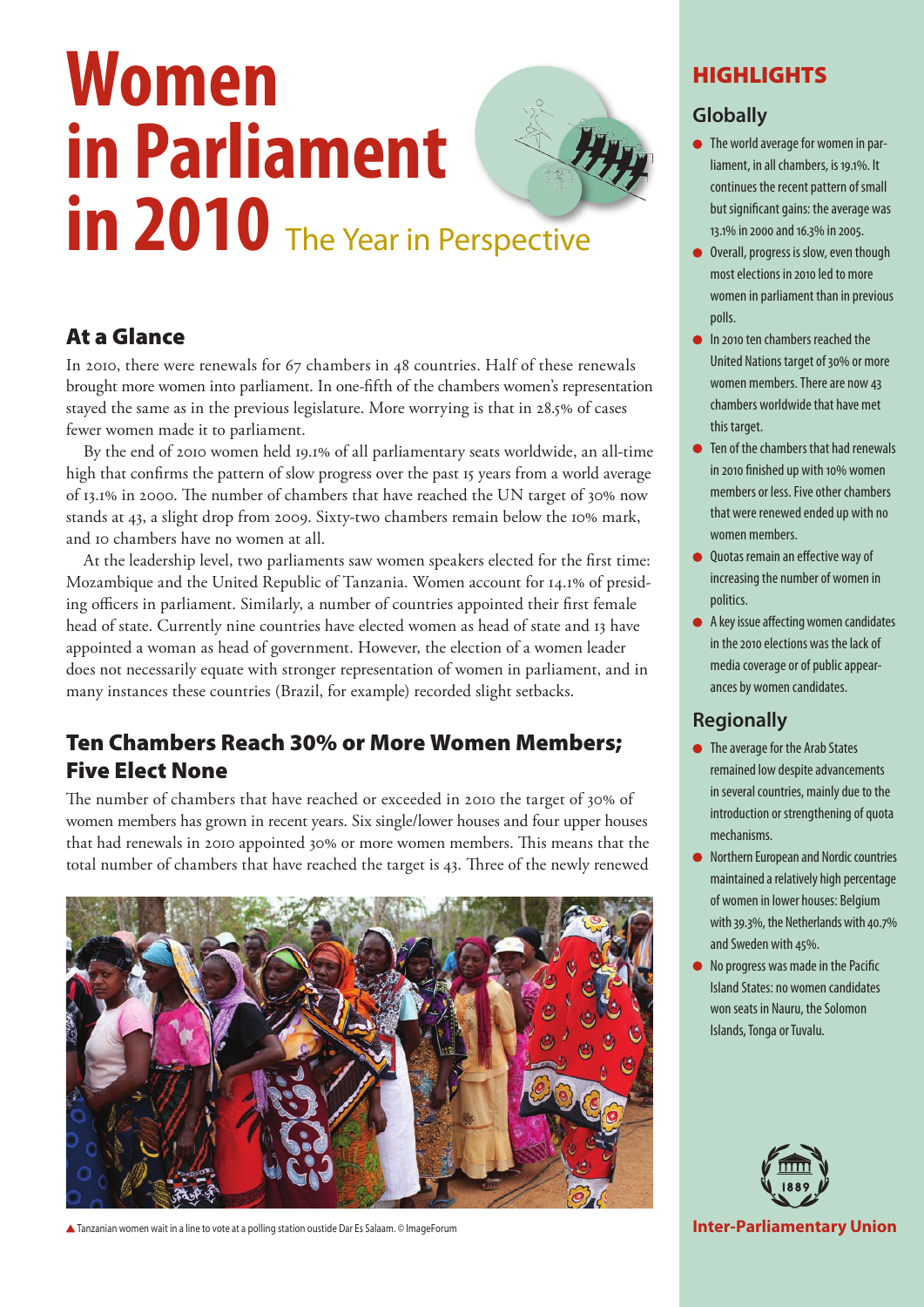#### **TABLE 1**

#### Parliamentary Renewals in 2010

#### *A. Progress and Setbacks of Women in Lower or Single Houses of Parliament Renewed in 2010*

The figures show the percentage point difference between renewals in 2010 compared with the previous legislature

|        |                                   |                                                                                                                                                                                         |   |                  |                   |  |  | $+5$ +10 +15 +20 +25 +30 +35 +40 |
|--------|-----------------------------------|-----------------------------------------------------------------------------------------------------------------------------------------------------------------------------------------|---|------------------|-------------------|--|--|----------------------------------|
|        |                                   |                                                                                                                                                                                         |   |                  |                   |  |  |                                  |
| $^{+}$ | 10.9                              |                                                                                                                                                                                         |   |                  |                   |  |  |                                  |
| $^{+}$ | 10.9                              |                                                                                                                                                                                         |   |                  |                   |  |  |                                  |
| $^{+}$ | 10.9                              |                                                                                                                                                                                         |   |                  |                   |  |  |                                  |
| $^{+}$ | 6.5                               |                                                                                                                                                                                         |   |                  |                   |  |  |                                  |
| $^{+}$ | 5.7                               |                                                                                                                                                                                         |   |                  |                   |  |  |                                  |
| $^{+}$ | 5.6                               |                                                                                                                                                                                         |   |                  |                   |  |  |                                  |
| $^{+}$ | 4.5                               |                                                                                                                                                                                         |   |                  |                   |  |  |                                  |
| $+$    | 4.2                               |                                                                                                                                                                                         |   |                  |                   |  |  |                                  |
| $^{+}$ | 4.0                               |                                                                                                                                                                                         |   |                  |                   |  |  |                                  |
| $^{+}$ | 4.0                               |                                                                                                                                                                                         |   |                  |                   |  |  |                                  |
| $^{+}$ | 3.1                               |                                                                                                                                                                                         |   |                  |                   |  |  |                                  |
| $^{+}$ | 2.7                               |                                                                                                                                                                                         |   |                  |                   |  |  |                                  |
| $^{+}$ | 2.4                               |                                                                                                                                                                                         |   |                  |                   |  |  |                                  |
| $^{+}$ | 2.2                               |                                                                                                                                                                                         |   |                  |                   |  |  |                                  |
| $^{+}$ | 1.7                               |                                                                                                                                                                                         |   |                  |                   |  |  |                                  |
| $^{+}$ | 1.7                               |                                                                                                                                                                                         |   |                  |                   |  |  |                                  |
| $^{+}$ | 1.7                               |                                                                                                                                                                                         |   |                  |                   |  |  |                                  |
| $^{+}$ | 1.6                               |                                                                                                                                                                                         |   |                  |                   |  |  |                                  |
|        |                                   |                                                                                                                                                                                         |   |                  |                   |  |  |                                  |
| $^{+}$ | 1.1                               |                                                                                                                                                                                         |   |                  |                   |  |  |                                  |
|        |                                   |                                                                                                                                                                                         |   |                  |                   |  |  |                                  |
|        |                                   |                                                                                                                                                                                         |   |                  |                   |  |  |                                  |
| $=$    |                                   |                                                                                                                                                                                         |   |                  |                   |  |  |                                  |
| $=$    |                                   |                                                                                                                                                                                         |   |                  |                   |  |  |                                  |
| $=$    |                                   |                                                                                                                                                                                         |   |                  |                   |  |  |                                  |
|        |                                   |                                                                                                                                                                                         |   |                  |                   |  |  |                                  |
| $=$    |                                   |                                                                                                                                                                                         |   |                  |                   |  |  |                                  |
|        |                                   |                                                                                                                                                                                         |   |                  |                   |  |  |                                  |
| $=$    |                                   |                                                                                                                                                                                         |   |                  |                   |  |  |                                  |
| $=$    |                                   |                                                                                                                                                                                         |   |                  |                   |  |  |                                  |
|        |                                   |                                                                                                                                                                                         |   |                  |                   |  |  |                                  |
|        |                                   |                                                                                                                                                                                         |   |                  |                   |  |  |                                  |
|        |                                   |                                                                                                                                                                                         |   |                  |                   |  |  |                                  |
|        |                                   |                                                                                                                                                                                         |   |                  |                   |  |  |                                  |
|        |                                   |                                                                                                                                                                                         |   |                  |                   |  |  |                                  |
|        |                                   |                                                                                                                                                                                         |   |                  |                   |  |  |                                  |
|        |                                   |                                                                                                                                                                                         |   |                  |                   |  |  |                                  |
|        |                                   |                                                                                                                                                                                         |   |                  |                   |  |  |                                  |
|        |                                   |                                                                                                                                                                                         |   |                  |                   |  |  |                                  |
|        |                                   |                                                                                                                                                                                         |   |                  |                   |  |  |                                  |
|        |                                   |                                                                                                                                                                                         |   |                  |                   |  |  |                                  |
|        |                                   |                                                                                                                                                                                         |   |                  |                   |  |  |                                  |
|        | $-5.9$                            |                                                                                                                                                                                         |   |                  |                   |  |  |                                  |
|        |                                   | $\vdots$                                                                                                                                                                                | ÷ |                  |                   |  |  |                                  |
|        | $^{+}$<br>$^{+}$<br>$^{+}$<br>$=$ | 1.6<br>0.4<br>0.4<br>0.0<br>0.0<br>0.0<br>0.0<br>0.0<br>0.0<br>0.0<br>0.0<br>$-0.2$<br>$-0.2$<br>$-0.4$<br>$-0.5$<br>$-0.7$<br>$-1.3$<br>$-2.0$<br>$-2.2$<br>$-2.3$<br>$-3.1$<br>$-3.9$ |   | :<br>:<br>:<br>: | H.<br>$\sim$<br>÷ |  |  |                                  |

| No comparison possible for Myanmar. | $-20$ $-15$ $-10$ $-5$ 0 $+5$ $+10$ $+15$ $+20$ $+25$ $+30$ $+35$ $+40$ |
|-------------------------------------|-------------------------------------------------------------------------|
|                                     |                                                                         |

#### *B. Women in Lower or Single Houses after Parliamentary Renewals in 2010*

| Country                                           | <b>Total</b><br>seats | <b>Total</b><br>women | Percent<br>women | Quota          |
|---------------------------------------------------|-----------------------|-----------------------|------------------|----------------|
| <b>SWEDEN</b>                                     | 349                   | 157                   | 45.0%            | Yes*           |
| NETHERLANDS                                       | 150                   | 61                    | 40.7%            | Yes*           |
| <b>BELGIUM</b>                                    | 150                   | 59                    | 39.3%            | Yes**          |
| <b>COSTA RICA</b>                                 | 57                    | 22                    | 38.6%            | Yes**          |
| UNITED REPUBLIC OF TANZANIA                       | 350                   | 126                   | 36.0%            | Yes*           |
| <b>BURUNDI</b>                                    | 106                   | 34                    | 32.1%            | Yes**          |
| TRINIDAD AND TOBAGO                               | 42                    | 12                    | 28.6%            | No             |
| <b>ETHIOPIA</b>                                   | 547                   | 152                   | 27.8%            | No             |
| <b>AFGHANISTAN</b>                                | 249                   | 69                    | 27.7%            | Yes**          |
| SUDAN                                             | 446                   | 114                   | 25.6%            | Yes**          |
| <b>IRAQ</b>                                       | 325                   | 82                    | 25.2%            | Yes**          |
| <b>AUSTRALIA</b>                                  | 150                   | 37                    | 24.7%            | Yes*           |
| <b>KYRGYZSTAN</b>                                 | 120                   | 28                    | 23.3%            | Yes**          |
| <b>PHILIPPINES</b>                                | 280                   | 62                    | 22.1%            | Yes*           |
| <b>CZECH REPUBLIC</b>                             | 200                   | 44                    | 22.0%            | Yes*           |
| UNITED KINGDOM                                    | 650                   | 143                   | 22.0%            | Yes*           |
| <b>DOMINICAN REPUBLIC</b>                         | 183                   | 38                    | 20.8%            | Yes**          |
| <b>TAJIKISTAN</b>                                 | 63                    | 12                    | 19.0%            | N <sub>o</sub> |
| LATVIA                                            | 100                   | 19                    | 19.0%            | No             |
| <b>MAURITIUS</b>                                  | 69                    | 13                    | 18.8%            | No             |
| REPUBLIC OF MOLDOVA                               | 101                   | 19                    | 18.8%            | No             |
| <b>SAO TOME AND PRINCIPE</b>                      | 55                    | 10                    | 18.2%            | No             |
| VENEZUELA                                         | 165                   | 28                    | 17.0%            | N <sub>o</sub> |
| UNITED STATES OF AMERICA                          | 435                   | 73                    | 16.8%            | No             |
| BOSNIA AND HERZEGOVINA                            | 42                    | 7                     | 16.7%            | Yes**          |
| AZERBAIJAN                                        | 125                   | 20                    | 16.0%            | No             |
| <b>SLOVAKIA</b>                                   | 150                   | 23                    | 15.3%            | Yes*           |
| <b>SAINT VINCENT AND THE</b><br><b>GRENADINES</b> | 21                    | 3                     | 14.3%            | No             |
| COLOMBIA                                          | 166                   | 16                    | 12.7%            | No             |
| <b>EGYPT</b>                                      | 512                   | 65                    | 12.7%            | Yes**          |
| MADAGASCAR                                        | 256                   | 32                    | 12.5%            | No             |
| <b>JORDAN</b>                                     | 120                   | 13                    | 10.8%            | Yes**          |
| SURINAME                                          | 51                    | 5                     | 9.8%             | No             |
| HUNGARY                                           | 386                   | 35                    | $9.1\%$          | Yes*           |
| BRAZIL                                            | 513                   | 44                    | 8.6%             | Yes**          |
| SAINT KITTS AND NEVIS                             | 15                    | 1                     | 6.7%             | No             |
| SRI LANKA                                         | 225                   | 12                    | 5.3%             | No             |
| <b>MYANMAR</b>                                    | 326                   | 14                    | 4.3%             | No             |
| <b>BAHRAIN</b>                                    | 40                    | 1                     | 2.5%             | No             |
| NAURU                                             | 18                    | 0                     | $0.0\%$          | No             |
| QATAR                                             | 35                    | 0                     | $0.0\%$          | No             |
| <b>SOLOMON ISLANDS</b>                            | 50                    | 0                     | $0.0\%$          | No             |
| TONGA                                             | 26                    | 0                     | $0.0\%$          | No             |
| <b>TUVALU</b>                                     | 15                    | 0                     | $0.0\%$          | No             |

\* One or more political party adopted a voluntary measure to increase the number of women candidates \*\* Legislated candidate quota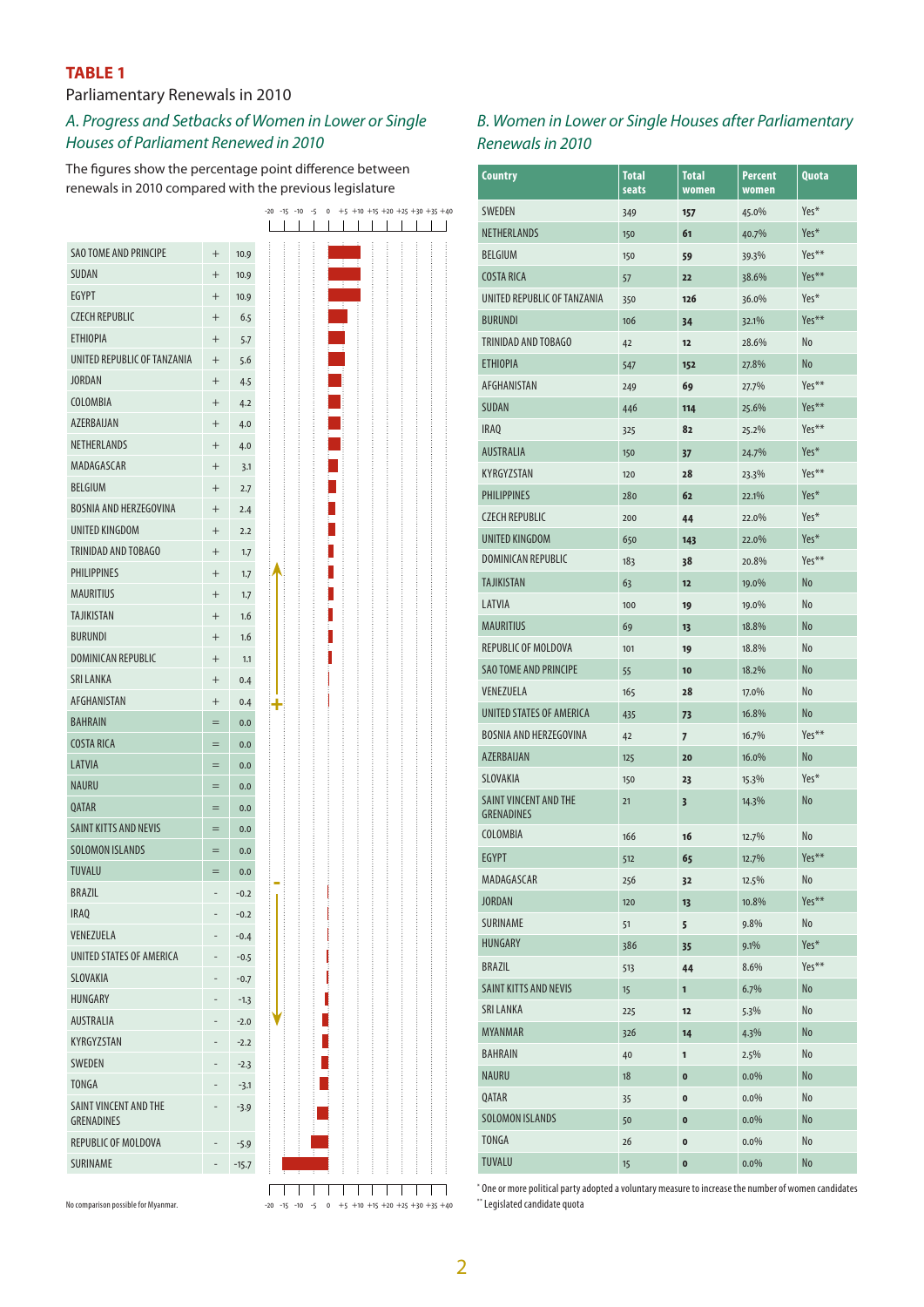chambers have passed the 40% mark, bringing the number of chambers with more than 40% of women members to 11.

Some chambers are moving towards the 30% benchmark after small increases in the number of women members. Trinidad and Tobago, for example, is now at 28.6% (up from 26.8%). If these trends continue, many more chambers will meet the UN target in the next five years.

Post-conflict states continue to make progress. Seven chambers elected in 2010 more than 25% women and Burundi has two chambers with more than 30%. All of these states have legislated quotas.

Ten renewed chambers have less than 10% women members; five others have no women members of parliament at all. The Pacific region is home to four of the singlechamber countries with no women members, a clear sign that more needs to be done there to promote women in parliament.

## A Look at the Regions **Arab States Lead on Progress Thanks to Quotas**

Although they are at the bottom of the world table in terms of women's representation in parliament, the Arab States continue to advance: 4.3% in 1995 to 9.5% in 2009 to 11.7% in 2010. The large variation in the percentages in the region reflects the differences between countries with quotas and those without them.

Resistance to the participation of women in politics was evident in a number of the Arab States but it did not necessarily reduce the number of women politicians. One candidate in Bahrain withdrew after her campaign tent was burnt down, few women registered as candidates and only one woman, who was unopposed, was elected. This contrasts with the relatively high percentage of women appointed to the upper house of Bahrain (22.5%).

In Jordan, the quota system was strengthened, doubling the number of seats previously reserved for women. There are now 13 women parliamentarians, including the first woman to be elected through direct competition—a rise of 4.5 percentage points. Jordan's first Bedouin woman parliamentarian was also elected in 2010 under the quota system.

 Sudan saw its first woman run for the presidency, despite a *fatwa* prohibiting women from running in elections. The country's lower house quota facilitated a gain of 10.9 percentage points.

Egypt's quota system of reserved seats for women, approved in 2009, resulted in an increase of 10.9 percentage points, reaching 12.7% of women in parliament.

In Iraq, although the number of women parliamentarians in the lower house rose, the overall proportion fell slightly with the addition of 50 more seats. In addition,

most political parties failed to fill their 25% women candidate quota. The Independent High Electoral Commission of Iraq highlighted that action must be taken to rectify the situation, but it has not provided any specifics on doing so.

Qatar was the only Arab country to appoint no women parliamentarians in 2010. Despite the fact that officially there is no legal impediment to women taking part in politics, no woman has yet been appointed to parliament.

## **Americas Improve and Elect Three Women Heads of State**

In the Americas, where 15 chambers were up for renewal, the average improved slightly and three more women heads of state were elected. One such success occurred in Costa Rica, which maintained its impressive 38.6% of women in parliament. The Costa Rican electoral code provides for a 40% quota for all women in public elections. In the two other states with new women leaders, Brazil and Trinidad and Tobago, there was not much change, and even a slight decrease in Brazil's lower house and Trinidad and Tobago's upper house.

The US mid-term elections witnessed a record number of women running for the lower and upper houses of Congress, but this did not translate into major gains. The Democrat Party fielded more than 70% of women candidates, but lost seats.

## **Nordic Countries: Swedish Women Lose Seats**

The Nordic countries maintained their position at the top of the regional chart with a 41.6% average. Sweden's chamber was the only one to be renewed in this region in 2010, and although it maintained an impressive 45% of women in parliament, it experienced a decrease of 2.3 percentage points. This could be due to Sweden's proportional electoral system, under which many of the smaller parties won one seat each, and the fact that many of the right-wing party lists are headed by men.

#### **Little Change in Europe**

The European average remains stable at 20%. Most of the 14 chambers being renewed saw little change, generally less than three percentage points. The exception was the Czech Republic, which saw 6.5 and 3.7 percentage point increases in its lower and upper houses, respectively. Nevertheless, not one woman cabinet minister was appointed in the Czech Republic.

Neighbouring Slovakia elected its first woman prime minister, but there were slight decreases in terms of the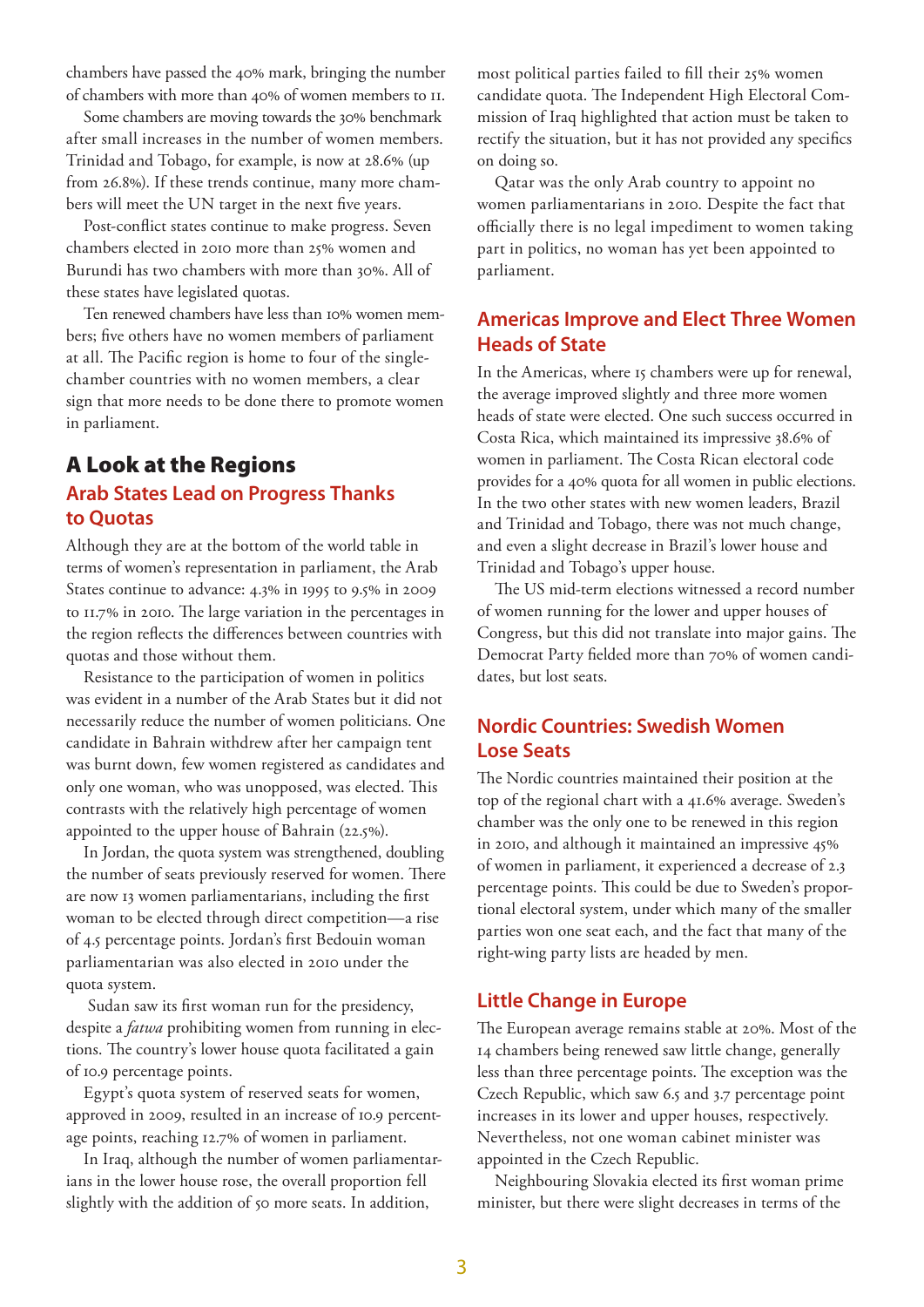number of women in parliament. Belgium's renewal resulted in more women members, while the average in the Netherlands increased to 40.7%.

Despite an election law in Bosnia and Herzegovina that specifies that one in three candidates must be women, only 16.7% of members of parliament are women. This is an improvement, though: a rise of 2.4 percentage points as compared to the previous election in 2006.

The UK's lower house saw a 2.2 percentage point gain (up to 22%). However, given that women accounted for 18% of parliamentarians in 1997, it is clear that more needs to be done to encourage a push towards parity.

In Latvia the number of elected members of parliament remained at 19%, although the number of women candidates increased slightly in comparison to the 2006 election. In its third election in two years, the Republic of Moldova elected six less women parliamentarians, a decline of 5.9 percentage points (down to 18.8%).

Kyrgyzstan elected fewer women members than previously, yet it still has one of the highest rates of women parliamentarians in the sub-region. The country elected its first women president in 2010. Roza Otunbayeva is a pioneer in this sub-region as she does not owe her position to a dynastic succession.

With a rise of 4.5 percentage points bringing women's representation up to 22%, Uzbekistan is on track to reach the 30% target in its lower house. The 2010 Senate renewal process resulted in a total of 15% of women representatives, possibly because political parties must nominate at least 30% of women candidates.

## **A Similar Picture in Sub-Saharan Africa**

Sub-Saharan Africa saw no significant change, although there was good news on an individual country level as only three chambers lost ground.

Ethiopia, Madagascar and Tanzania for their part recorded improvements.

Burundi consolidated its achievement of 30% representation of women in the lower house with an increase of 2.5 percentage points to 32.1%, as well as a significant rise in the upper house (to 46.3%), due to a considerable degree to its quota system. A quota also was implemented for the first time at the municipal level.

Women's representation in Sao Tome and Principe increased from 7.3% in 2006 to 18.2% in 2010 without any quota being in place. Mauritius saw an increase in the number of women candidates and a small gain in the number of women parliamentarians, up to 18.8%.

#### **Asia Loses Ground**

Asia saw a slight decrease in the number of women parliamentarians, with its average falling to 18% in a year of high-profile elections in the region.

International interest in Afghanistan's polls was intense as a record number of women candidates stood despite the killing of five volunteers working for one of the women candidates, incidents of harassment and the tearing down of election posters. In the end Afghanistan saw an increase of just 0.4 points.

The situation in Sri Lanka remained the same while renewals in India's upper house produced 10.3% of women

#### **TABLE 2**

World and Regional Averages of Women in Parliament, 1995 and 2010 *Situation for all chambers of parliaments combined in December of each year*

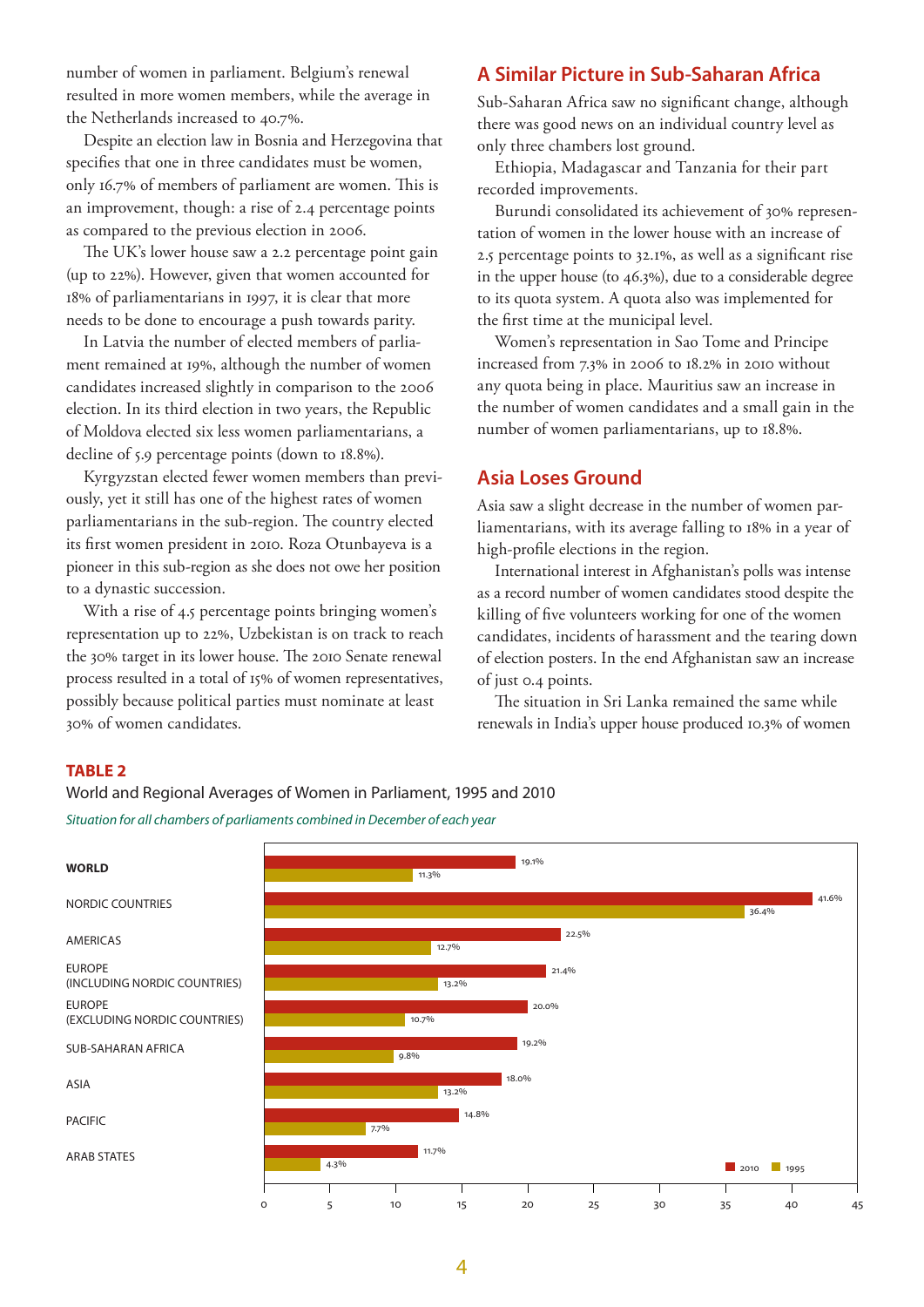parliamentarians, slightly less than the 10.8% in the lower house in 2009. India's upper house approved the Women's Reservation Bill in March 2010 (first tabled in 1996), under which one-third of legislative seats in the national and state legislative assemblies are reserved for women. The bill still has to be approved by the lower house and 15 of India's 28 states before it can become law. The debate ignited by discussion of this controversial piece of legislation shows that there is still a lot of disagreement on how to improve women's participation in politics.

In the Philippines, where there have been two women presidents in the past 25 years and the proportion of women in government has increased every year, the figure for women in the lower house rose by 1.7 percentage points to 22% while the upper house figure fell by 4.3 percentage points to 13%.

### **Pacific Region Continues to Resist Women Members**

The percentage of women parliamentarians in the Pacific States fell from 15.3% in 2009 to 11.7% in 2010. This figure is not a true regional average as Australia's relatively high proportion of women members inflates the figure for other states that have few or none.

Despite training and sensitisation initiatives on the need to encourage women to participate in elections, of the five countries with renewals in 2010—Australia, Nauru, Solomon Islands, Tonga and Tuvalu—only Australia elected any women parliamentarians, including its first woman prime minister.

## Quotas: Update on Progress

Quotas remain the single most effective way of increasing the number of women in politics. Five countries with legislated quotas, Afghanistan, Brazil, Costa Rica, Iraq and Kyrgyzstan, remained stable or saw small declines in their lower houses in 2010.

Many countries that have no legislated quotas in the national parliament have voluntary party quotas. In addition, there can be local-level quotas even when there are none in the national parliament. This is the case in Namibia and the Philippines. The result is a greater number of leadership roles for women at different levels of politics.

Egypt's 2010 election result raises questions about the reserved seats quota system. While it led to a 10.9 percentage point increase in the number of women members, not a single one was elected from outside the quota system. This is a setback as, previously, nine women had been elected to parliament through the normal electoral process. Given that Egypt's quota system is a temporary measure (due to expire in 2020) designed to 'jumpstart' a new era of female participation in politics, it will be interesting to see the results of the next election and gauge whether the reserved seat system is the best way forward and whether or not it should be accompanied by other support mechanisms for women.

## Media Coverage of Candidates

Many factors continue to affect women's participation in politics at the national parliamentary level, including cultural and societal variables and access to financial resources.

A key issue affecting women candidates in the 2010 elections was the lack of media coverage of them or public appearances by women candidates. A survey of daily election stories in Tanzania revealed that men politicians dominated as both subjects and sources of election stories. In Sudan, there were reports that women were losing out in terms of media coverage, and in Bosnia and Herzegovina a woman campaign worker complained that while photographs of women candidates were common, their opinions were rarely published. The election of Australia's first woman prime minister, Julia Gillard, met with a media frenzy and a common focus on her flame-coloured hair and choice of attire. Attitudes were probably not greatly advanced by the production of the Czech Public Affairs Party's racy calendar of women politicians.

A number of women's interest groups in the US decided to take action on gender-biased reporting, setting up an organization called 'Name It. Change It' to monitor sexist coverage of women candidates in the press. On its website they cite media reports of weight loss by women candidates and comments on their appearance. While such monitoring is a step in the right direction, more needs to be done to combat the negative depiction of women in the media and to encourage the media to give women candidates the same amount of coverage as men.

# Training Women to Participate in Elections

While quotas are an effective way to address underrepresentation of women in parliament, more training in how to participate in elections is also necessary.

Many countries that held polls in 2010 organized workshops to train women in how to participate in elections and encourage them to run for seats. Vanuatu hosted workshops for women from countries such as Nauru, the Solomon Islands, Tonga and Tuvalu and examined the barriers preventing women from participating in elections. Women from political parties in Kyrgyzstan received training, and women candidates in Jordan were coached in campaign strategy development, communications and election-day campaigning.